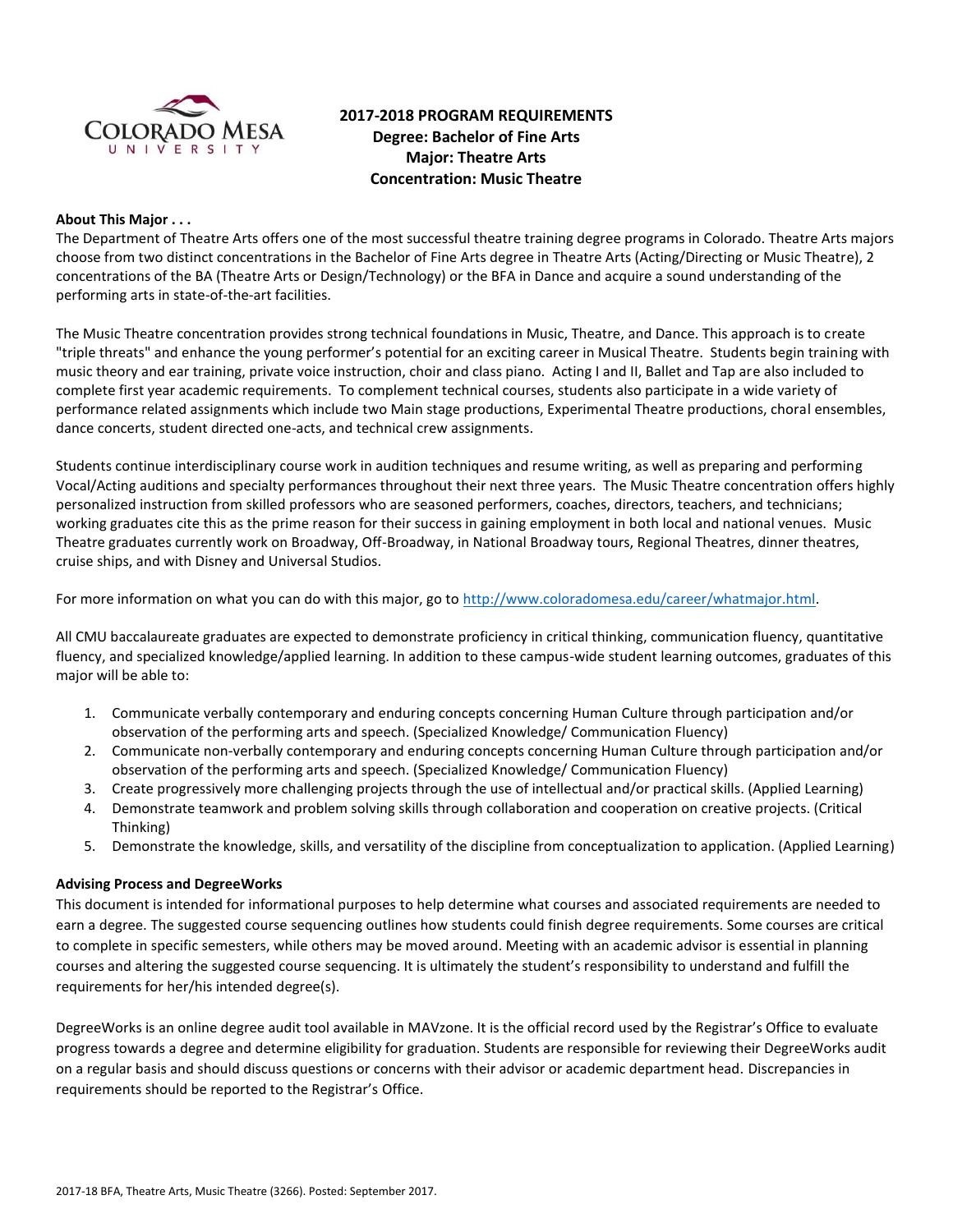# **Graduation Process**

Students must complete the following in the first two months of the semester prior to completing their degree requirements:

- Review their DegreeWorks audit and create a plan that outlines how unmet requirements will be met in the final semester.
- Meet with their advisor and modify their plan as needed. The advisor must approve the final plan.
- Submit the "Intent to Graduate" form to the Registrar's Office to officially declare the intended graduation date and commencement ceremony plans.
- Register for all needed courses and complete all requirements for each degree sought.

Submission deadlines and commencement details can be found at [http://www.coloradomesa.edu/registrar/graduation.html.](http://www.coloradomesa.edu/registrar/graduation.html)

If a student's petition for graduation is denied, it will be her/his responsibility to consult the Registrar's Office regarding next steps.

## **INSTITUTIONAL DEGREE REQUIREMENTS**

The following institutional degree requirements apply to all CMU baccalaureate degrees. Specific programs may have different requirements that must be met in addition to institutional requirements.

- 120 semester hours minimum.
- Students must complete a minimum of 30 of the last 60 hours of credit at CMU, with at least 15 semester hours in major discipline courses numbered 300 or higher.
- 40 upper-division credits (an alternative credit limit applies to the Bachelor of Applied Science degree).
- 2.00 cumulative GPA or higher in all CMU coursework.
- A course may only be used to fulfill one requirement for each degree/certificate.
- No more than six semester hours of independent study courses can be used toward the degree.
- Non-traditional credit, such as advanced placement, credit by examination, credit for prior learning, cooperative education and internships, cannot exceed 30 semester credit hours for a baccalaureate degree; A maximum of 15 of the 30 credits may be for cooperative education, internships, and practica.
- Pre-collegiate courses (usually numbered below 100) cannot be used for graduation.
- Capstone exit assessment/projects (e.g., Major Field Achievement Test) requirements are identified under Program-Specific Degree Requirements.
- The Catalog Year determines which program sheet and degree requirements a student must fulfill in order to graduate. Visit with your advisor or academic department to determine which catalog year and program requirements you should follow.
- See "Requirements for Undergraduate Degrees and Certificates" in the catalog for a complete list of graduation requirements.

# **PROGRAM-SPECIFIC DEGREE REQUIREMENTS**

- 2.0 cumulative GPA or higher in coursework toward the major content area.
- Students deficient in piano skills will be required to complete MUSA 130 Classical Piano I (2) and MUSA 131 Classical Piano II (2). MUSA 130 and MUSA 131 may be taken as lower division electives or Musical Theatre Support Courses.
- Students deficient in theory skills will be required to complete MUSA 113 Fundamentals of Theory before taking MUSA 114 – Theory I: Introduction. MUSA 113 may be taken as a lower division elective or a Musical Theatre Support Course.
- Students are required to participate in exit examinations and other programs deemed necessary to comply with the college accountability requirement.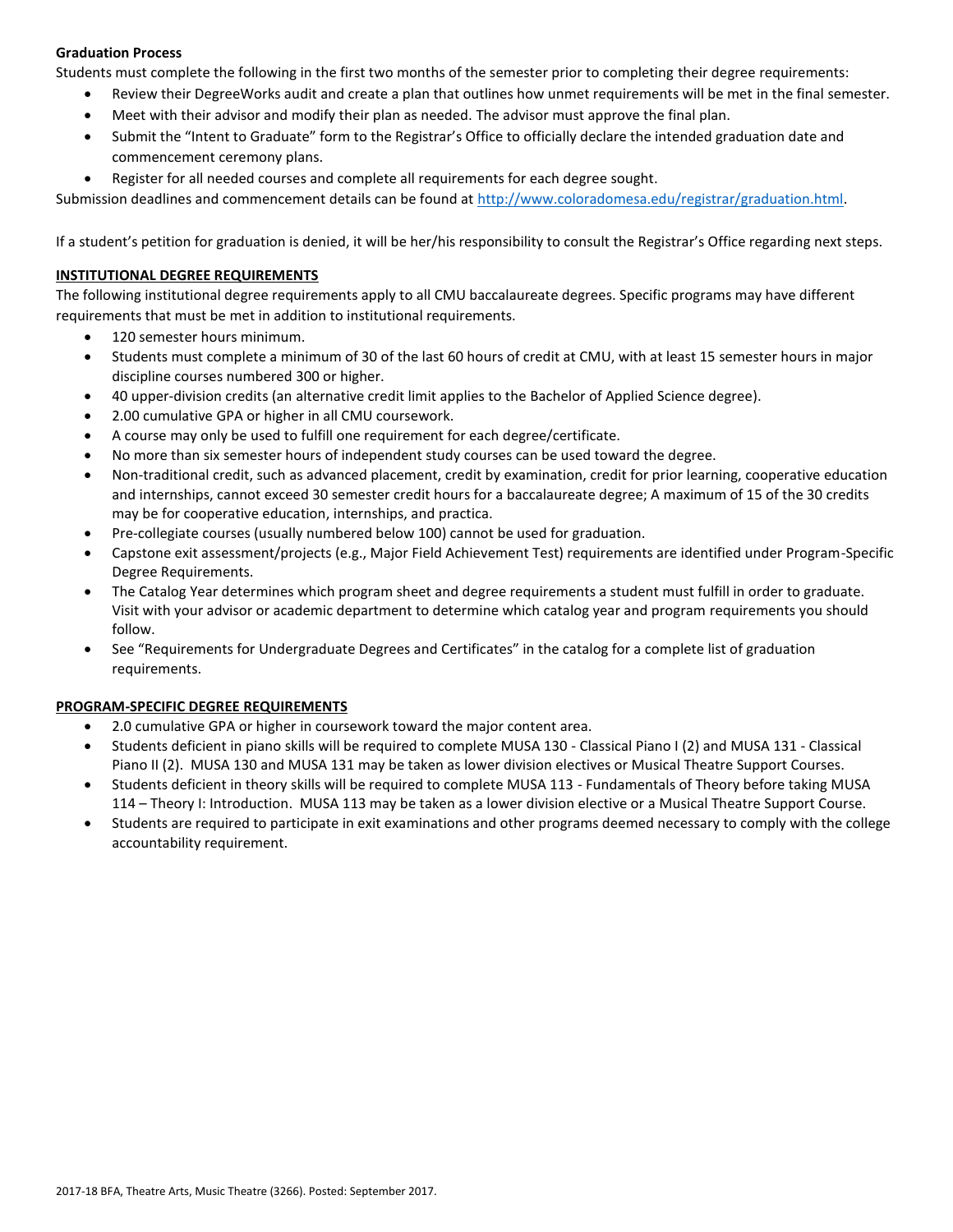### **ESSENTIAL LEARNING REQUIREMENTS** (31 semester hours)

See the current catalog for a list of courses that fulfill the requirements below. If a course is an Essential Learning option and a requirement for your major, you must use it to fulfill the major requirement and make a different selection for the Essential Learning requirement.

**English** (6 semester hours, must receive a grade of "C" or better and must be completed by the time the student has 60 semester hours.)

- $\Box$  ENGL 111 English Composition (3)
- ENGL 112 English Composition (3)

**Mathematics** (3 semester hours, must receive a grade of "C" or better, must be completed by the time the student has 60 semester hours.)

MATH 110 - College Mathematics (3) or higher

### **Humanities** (3 semester hours)

 $\Box$  Select one Humanities course (3)

### **Social and Behavioral Sciences** (6 semester hours)

- $\Box$  Select one Social and Behavioral Sciences course (3)
- $\Box$  Select one Social and Behavioral Sciences course (3)

### **Natural Sciences** (7 semester hours, one course must include a lab)

- $\square$  Select one Natural Sciences course (3)
- $\Box$  Select one Natural Sciences course with a lab (4)

### **History** (3 semester hours)

 $\Box$  Select one History course (3)

### **Fine Arts** (3 semester hours)

 $\Box$  Select one Fine Arts course (3)

### **OTHER LOWER-DIVISION REQUIREMENTS**

**Wellness Requirement** (2 semester hours)

- $\Box$  KINE 100 Health and Wellness (1)
- $\Box$  Select one Activity course (1)

# **Essential Learning Capstone** (4 semester hours)

Essential Learning Capstone must be taken after completion of the Essential Learning English and Mathematics requirements, and when a student has earned between 45 and 75 hours.

- ESSL 290 Maverick Milestone (3)
- $\square$  ESSL 200 Essential Speech (1)

# **FOUNDATION COURSES** (12 semester hours)

- $\Box$  THEA 142 Make-Up (3)
- $\Box$  THEA 153 Beginning Acting (3)
- $\square$  SPCH 112 Voice and Diction (3)

One class in a foreign language. FLAS 114 & 115 will NOT fulfill this requirement. Must receive a grade of "C" or higher.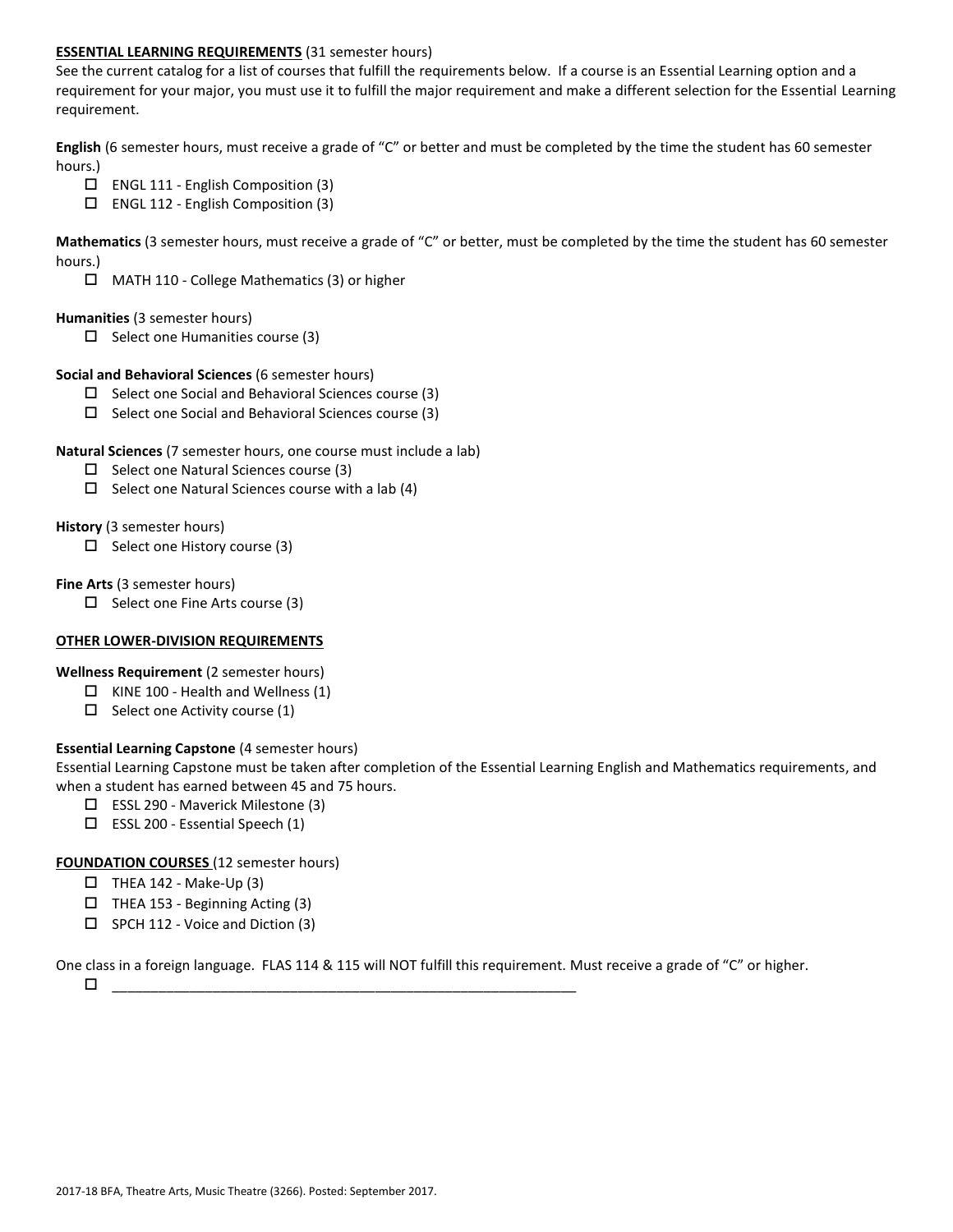### **BFA: THEATRE ARTS, MUSIC THEATRE REQUIREMENTS** (58 semester hours)

**Music Theatre Core** (39 semester hours)

- $\Box$  Select one of the following courses:
	- THEA 117 Play Production (1)
	- THEA 118 Play Production (1)
- $\Box$  THEA 156 Acting II: Contemporary Scenework (3)
- THEA 253 Acting III: Stage Movement (3)
- $\Box$  THEA 255 Music Theatre Techniques (3)
- THEA 341 Music Theatre History and Literature (3)
- $\Box$  THEA 355 Music Theatre Repertoire (3)
- $\Box$  THEA 401 Career Preparation (3)
- THEA 494 Performance Seminar: Acting/Directing and Musical Theatre Capstone (3)
- $\Box$  MUSA 114 Theory I: Introduction (3)
- MUSA 116 Ear Training/Sight Singing I (2)
- MUSL 137 Voice Lessons (1)
- MUSL 137 Voice Lessons (1)
- MUSL 237 Voice Lessons (1)
- MUSL 237 Voice Lessons (1)
- MUSL 337 Voice Lessons (1)
- MUSL 337 Voice Lessons (1)
- MUSL 437 Voice Lessons (1)
- MUSL 437 Voice Lessons (1)
- $\Box$  THEA 116 Music Theatre Workshop (1)
- $\Box$  THEA 216 Music Theatre Workshop (1)
- THEA 316 Music Theatre Workshop (1)
- $\Box$  THEA 416 Music Theatre Workshop (1)

### **Ballet Technique Courses** (4 semester hours)

Select two of the following courses:  $DAMC 101 \quad Ballat (2)$ 

| DANC 181 - Ballet I (2)    |
|----------------------------|
| DANC 234 - Ballet IIA (2)  |
| DANC 235 - Ballet IIB (2)  |
| DANC 334 - Ballet IIIA (2) |
| DANC 335 - Ballet IIIB (2) |
| DANC 434 - Ballet IVA (2)  |
| DANC 435 - Ballet IVB (2)  |
|                            |
| □                          |
|                            |

**Jazz Technique Courses** (4 semester hours)

Select two of the following courses:

```
DANC 182 - Jazz I (2)
DANC 232 - Jazz IIA (2)
DANC 233 - Jazz IIB (2)
DANC 332 - Jazz IIIA (2)
DANC 333 - Jazz IIIB (2)
DANC 432 - Jazz IVA (2) 
DANC 433 - Jazz IVB (2)
 ____________________________________________________________
 ____________________________________________________________
```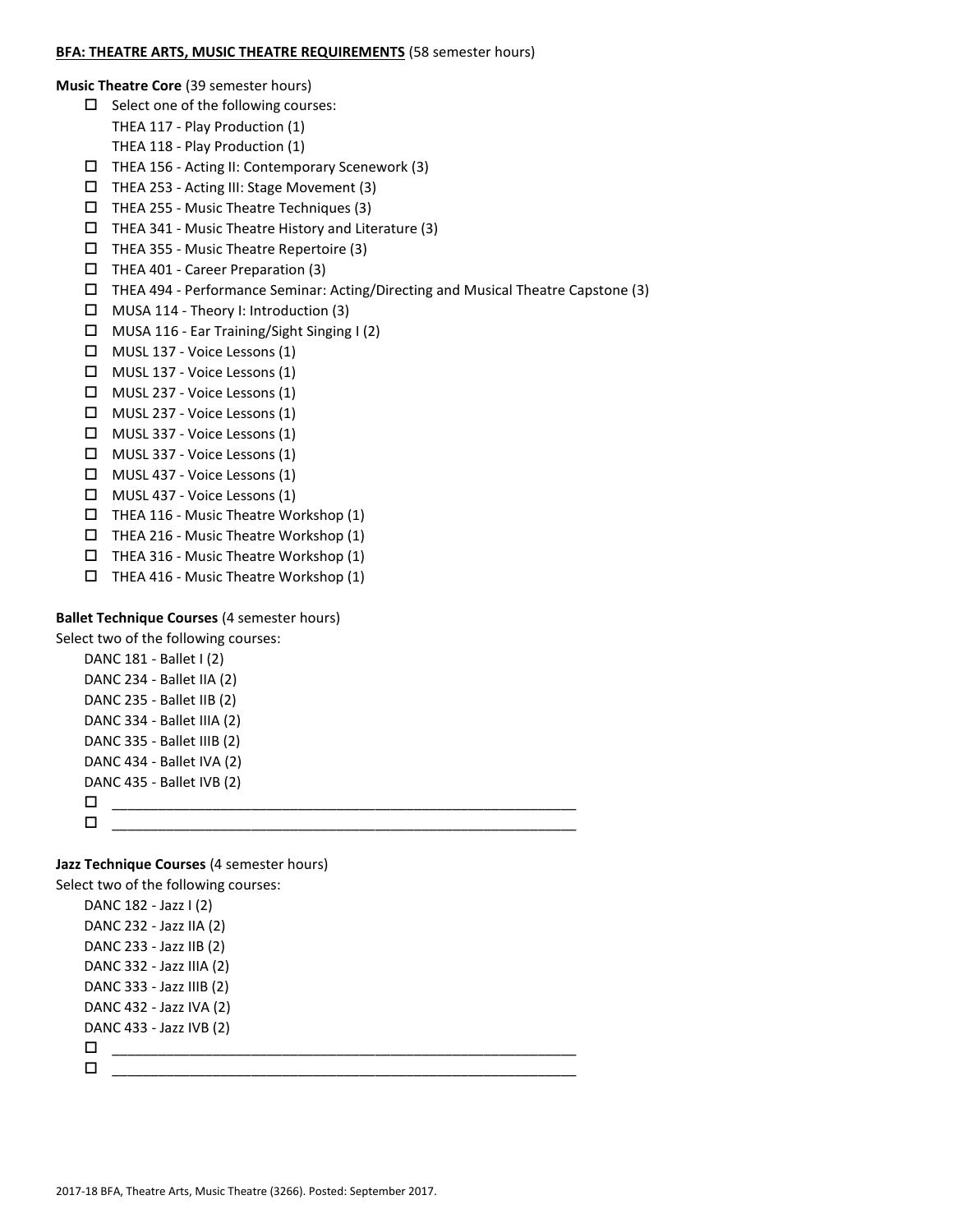**Tap Technique Courses** (4 semester hours) Select two of the following courses: DANC 184 - Tap I (2) DANC 236 - Tap IIA (2) DANC 237 - Tap IIB (2) DANC 336 - Tap IIIA (2) DANC 337 - Tap IIIB (2) DANC 436 - Tap IVA (2) DANC 437 - Tap IVB (2) \_\_\_\_\_\_\_\_\_\_\_\_\_\_\_\_\_\_\_\_\_\_\_\_\_\_\_\_\_\_\_\_\_\_\_\_\_\_\_\_\_\_\_\_\_\_\_\_\_\_\_\_\_\_\_\_\_\_\_\_  $\Box$  , and the set of the set of the set of the set of the set of the set of the set of the set of the set of the set of the set of the set of the set of the set of the set of the set of the set of the set of the set of t

### **Performance Options** (3 semester hours)

Select three of the following courses:

THEA 119, 120, 219, 220, 319, 320, 419, 420 - Technical Performance (1) THEA 147, 148, 247, 248, 347, 348, 447, 448 - Drama Performance (1) DANC 156, 256, 356, 456 - Dance Performance (1) \_\_\_\_\_\_\_\_\_\_\_\_\_\_\_\_\_\_\_\_\_\_\_\_\_\_\_\_\_\_\_\_\_\_\_\_\_\_\_\_\_\_\_\_\_\_\_\_\_\_\_\_\_\_\_\_\_\_\_\_  $\Box$  . The contract of the contract of the contract of the contract of the contract of the contract of the contract of the contract of the contract of the contract of the contract of the contract of the contract of the co  $\Box$  , and the contract of the contract of the contract of the contract of the contract of the contract of the contract of the contract of the contract of the contract of the contract of the contract of the contract of th

#### **Music Theatre Support Courses** (4 semester hours)

Select four semester hours from ANY Theatre, Music, or Dance course:

| _______________ |
|-----------------|
|                 |
| _____________   |
|                 |
|                 |

**GENERAL ELECTIVES** (All college level courses appearing on your final transcript, not listed above that will bring your total semester hours to 120 hours, including 40 upper division hours. 13 semester hours, additional hours of upper division may be needed.)

| <u> 1980 - Johann Barn, mars eta bat eta bat erroman erroman erroman ez erroman ez erroman ez erroman ez ez ez e</u> |
|----------------------------------------------------------------------------------------------------------------------|
|                                                                                                                      |
|                                                                                                                      |
|                                                                                                                      |
|                                                                                                                      |
|                                                                                                                      |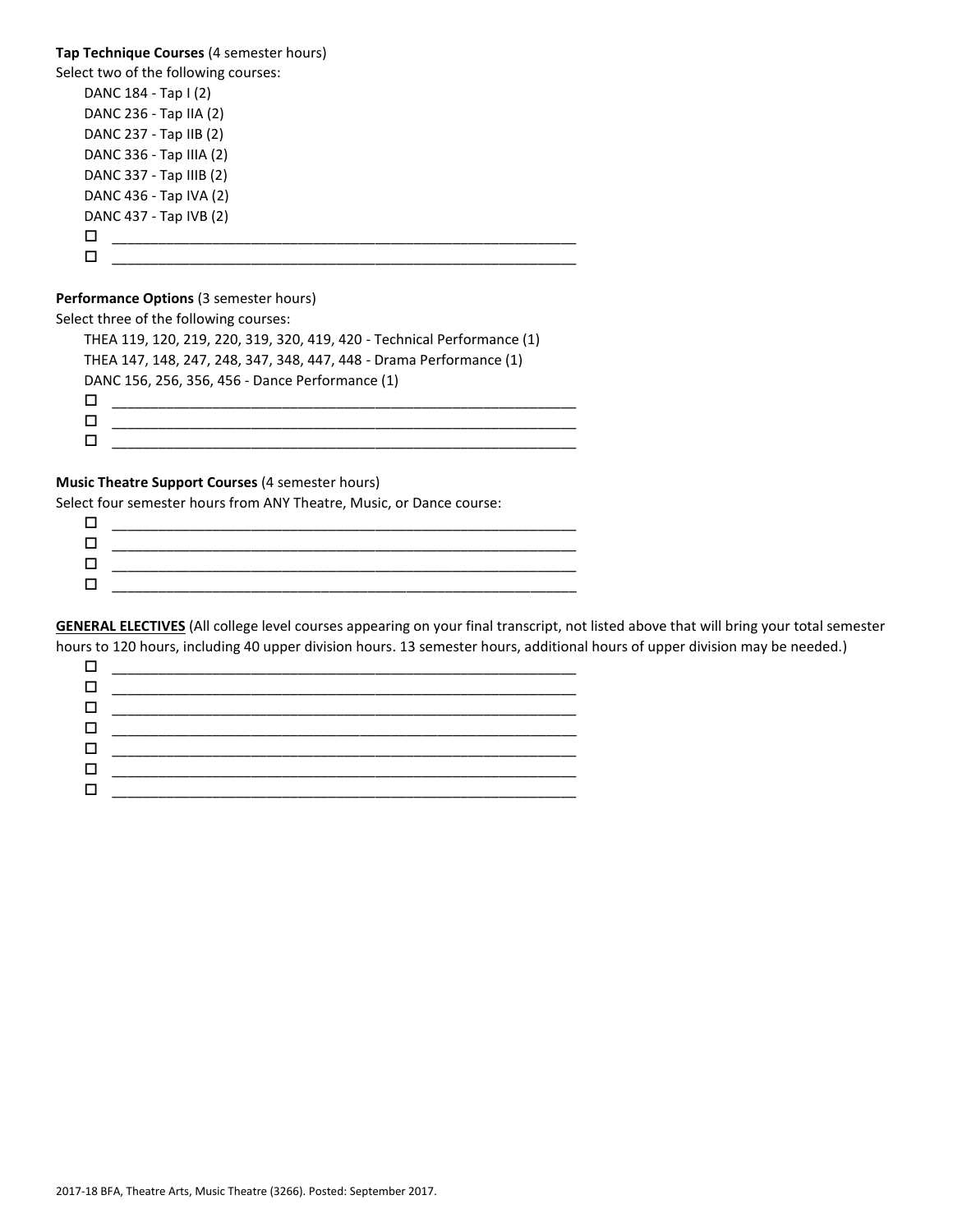### **Freshman Year, Fall Semester: 16 credits**

- ENGL 111 English Composition (3)
- MUSA 114 Theory I: Introduction (3)
- MUSA 116 Ear Training/Sight Singing (2)
- MUSL 137 Voice Lessons (1)
- THEA 117 Play Production (1)
- THEA 153 Beginning Acting (3)
- DANC Tap/Jazz/Ballet (2)
- Performance Option (1)

## **Freshman Year, Spring Semester: 14 credits**

- ENGL 112 English Composition (3)
- Essential Learning History (3)
- MUSL 137 Voice Lessons (1)
- THEA 116 Music Theatre Workshop (1)
- THEA 156 Acting II: Contemporary Scenework (3)
- DANC Tap/Jazz/Ballet (2)
- Performance Option (1)

### **Sophomore Year, Fall Semester: 15 credits**

- Essential Learning Social and Behavioral Sciences (3)
- MATH 110 College Mathematics (3) or higher
- **MUSL 237 Voice Lessons (1)**
- THEA 253 Acting III: Stage Movement (3)
- **THEA 255 Music Theatre Techniques (3)**
- DANC Tap/Jazz/Ballet (2)

### **Sophomore Year, Spring Semester: 16 credits**

- Essential Learning Social and Behavioral Sciences (3)
- Essential Learning Natural Science with Lab (4)
- KINE 100 Health and Wellness (1)
- MUSL 237 Voice Lessons (1)
- THEA 216 Music Theatre Workshop (1)
- **F** THEA 341 Music Theatre History and Literature (3)
- Performance Option (1)
- DANC Tap/Jazz/Ballet (2)

### **Junior Year, Fall Semester: 15 credits**

- **F** Foundation Course Foreign Language (3)
- SPCH 112 Voice and Diction (3)
- THEA 142 Make-Up (3)
- MUSL 337 Voice Lessons (1)
- THEA 355 Music Theatre Repertoire (3)
- DANC Tap/Jazz/Ballet (2)

# **Junior Year, Spring Semester: 16 credits**

- Essential Learning Natural Science (3)
- ESSL 290 Maverick Milestone (3)
- ESSL 200 Essential Speech (1)
- Essential Learning Humanities (3)
- Music Theatre Support Course (2)
- DANC Tap/Jazz/Ballet (2)
- MUSL 337 Voice Lessons (1)
- **THEA 316 Music Theatre Workshop (1)**